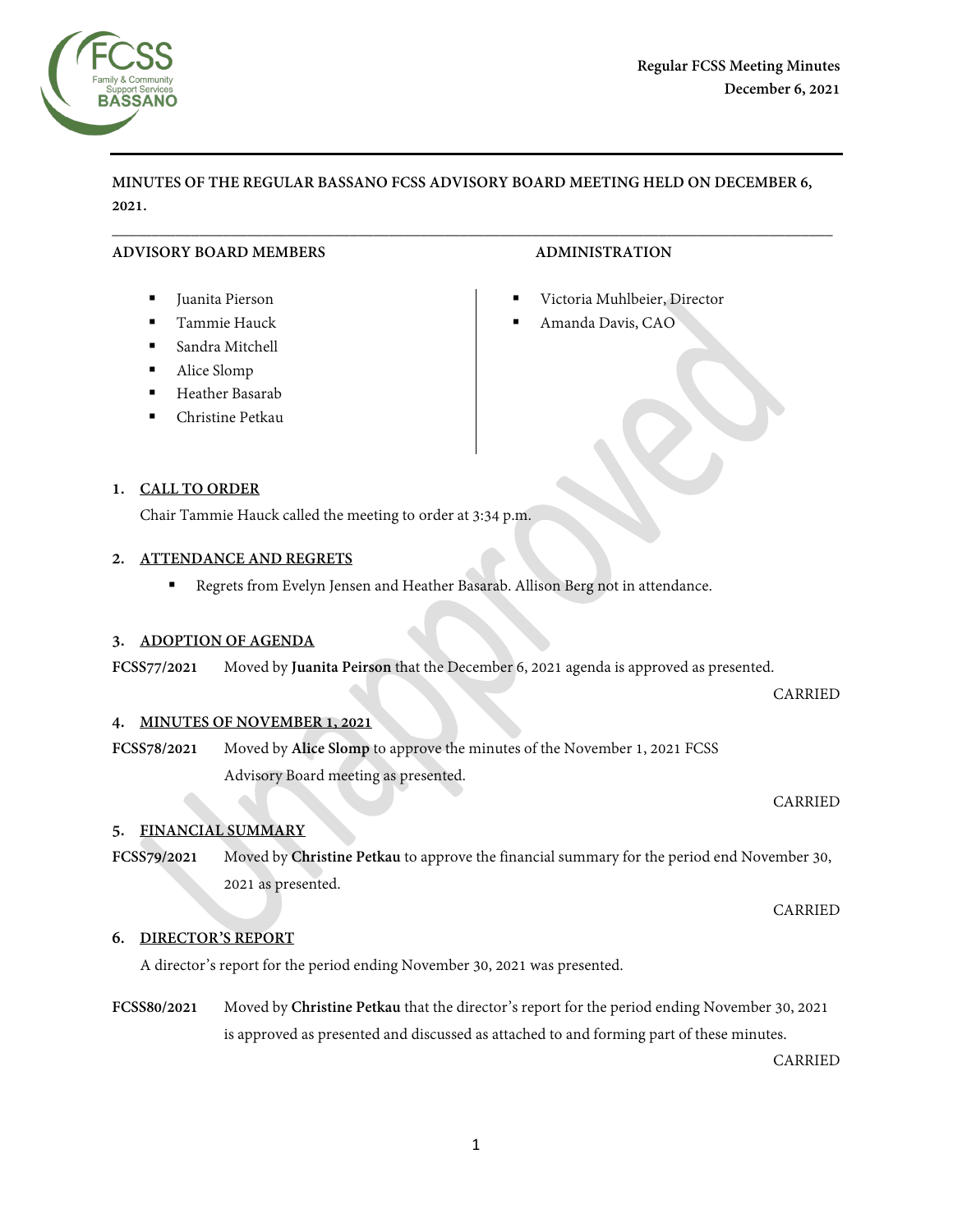

None for current

## **8. UNFINISHED BUSINESS**

## **8.1 2022 FCSS Budget - Draft**

A request for decision outlining options for the 2022 FCSS budget was presented by CAO Amanda Davis.

**FCSS81/2021** Moved by **Sandra Mitchell** that the FCSS Board of Directors approves the top-up funding request 2022-2024 letter dated November  $18<sup>th</sup>$ , 2021 addressed to Town Council as amended. The board directs the FCSS Directors to submit it to administration as a delegation request for the December  $13<sup>th</sup>$ , 2021 Council Meeting. The delegates to address Town Council will include Tammie Hauck and Victoria Muhlbeier.

CARRIED

**Regular FCSS Meeting Minutes** 

**November 1, 2021** 

## **9. NEW BUSINESS**

## **9.1 New Director Application**

An application for a new member to join the FCSS board was presented and a skill matrix was completed by each board member.

**FCSS82/2021** Moved by **Tammie Hauck** that the FCSS Board of Directors sends the application to Town Council for further review.

## **9.2 Review of FCSS Meeting time**

A request for decision outlining the review and potential change of FCSS meeting times was presented.

**FCSS82/2021** Moved by **Tammie Hauck** that the FCSS Board of Directors keeps their monthly meeting on the first Monday of each month at 3:30 PM.

**10. CORRESPONDENCE** 

10.1. Letter of Resignation – Kaylein Wirachowsky

# **11. MEETING ADJOURNED**

**FCSS83/2021** Moved by **Tammie Hauck** for adjournment of the regular meeting at 4:48 p.m.

CARRIED

CARRIED

CARRIED